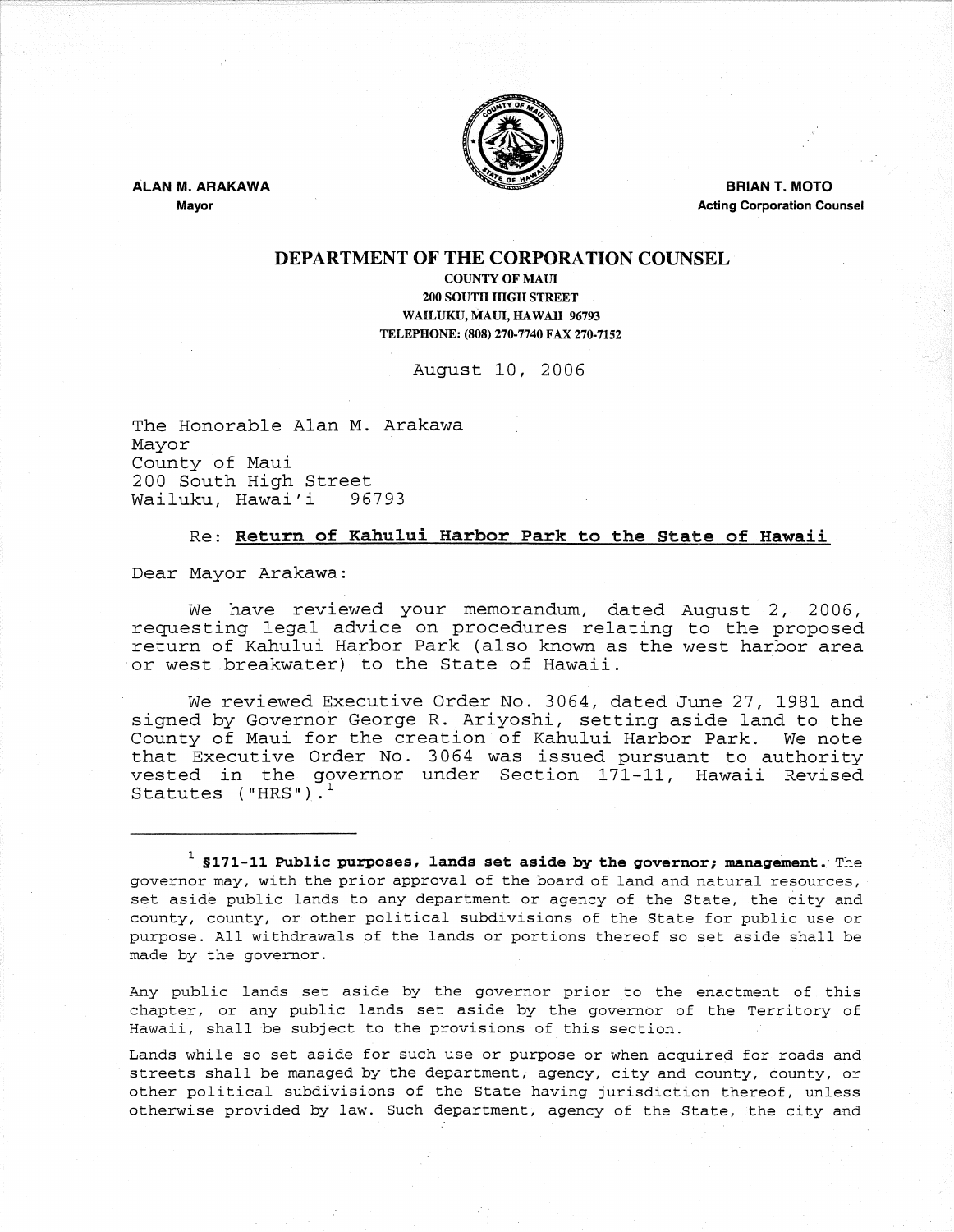The Honorable Alan M. Arakawa Mayor, County of Maui **Re: Return of Kahului Harbor Park to the State of Hawaii**  August 10, 2006 Page 2

county, county, or other political subdivisions of the State in managing such lands shall be authorized to exercise all of the powers vested in the board in regard to the issuance of leases, easements, licenses, revocable permits, concessions, or rights of entry covering such lands for such use as may be consistent with the purposes for which the lands were set aside on the same terms, conditions, and restrictions applicable to the disposition of public lands, as provided by this chapter all such dispositions being subject to the prior approval of the board; provided that any nonrenewable dispositions granting rights for a period not in excess of fourteen days shall not require (1) the approval of the board or (2) public auction or public advertisement for sealed tenders; and provided further that disposition of lands set aside for use as agricultural parks pursuant to chapter 166 shall not be subject to the prior approval of the board. If at the time of the disposition of any such leases the board shall have approved the same, any order withdrawing or setting aside any or all of such lands for any other public purpose shall be made subject to such leases. Subject to section 5(f) of the Act of March 18, 1959 (73 Stat. 6), all proceeds from such lands shall be deposited into the appropriate funds provided by law.

This section shall also apply where the purposes are the uses and purposes of the United States; provided that all revenues derived from the lands and improvements thereon shall be paid to the department of land and natural resources by the United States.

**Whenever lands set aside for a public purpose to the various departments and agencies of the State, or to any city and county, county, or other political subdivisions of the State, or to the United States, are not being utilized or required for the public purpose stated, the order setting aside the lands shall be withdrawn and the lands shall be returned to the department. The governor may withdraw public lands and, with the prior approval of the board of land and natural resources, set aside the withdrawn lands to another department or agency of the State, the city and county, county, or political subdivision of the State, or to the United States for public use or purpose, provided that no structure on such lands shall be built, demolished or altered until after the legislative action or inaction as hereinbelow provided.** 

The power granted to the governor in this section to set aside or withdraw or withdraw and set aside public lands shall be exercised subject to disapproval by the legislature by two-thirds vote of either the senate or the house of representatives or by the majority vote of both, in any regular or special session next following the date of the setting aside or withdrawal, or withdrawal and setting aside.

Whenever portions of lands set aside for a public purpose to the various departments and agencies of the State, or to any city and county, county, or other political subdivision of the State are not presently utilized or required for the public purpose stated, the board shall have the power, without withdrawing the order setting aside the lands, to dispose of any and all real property interest less than the fee in the portions of such lands where the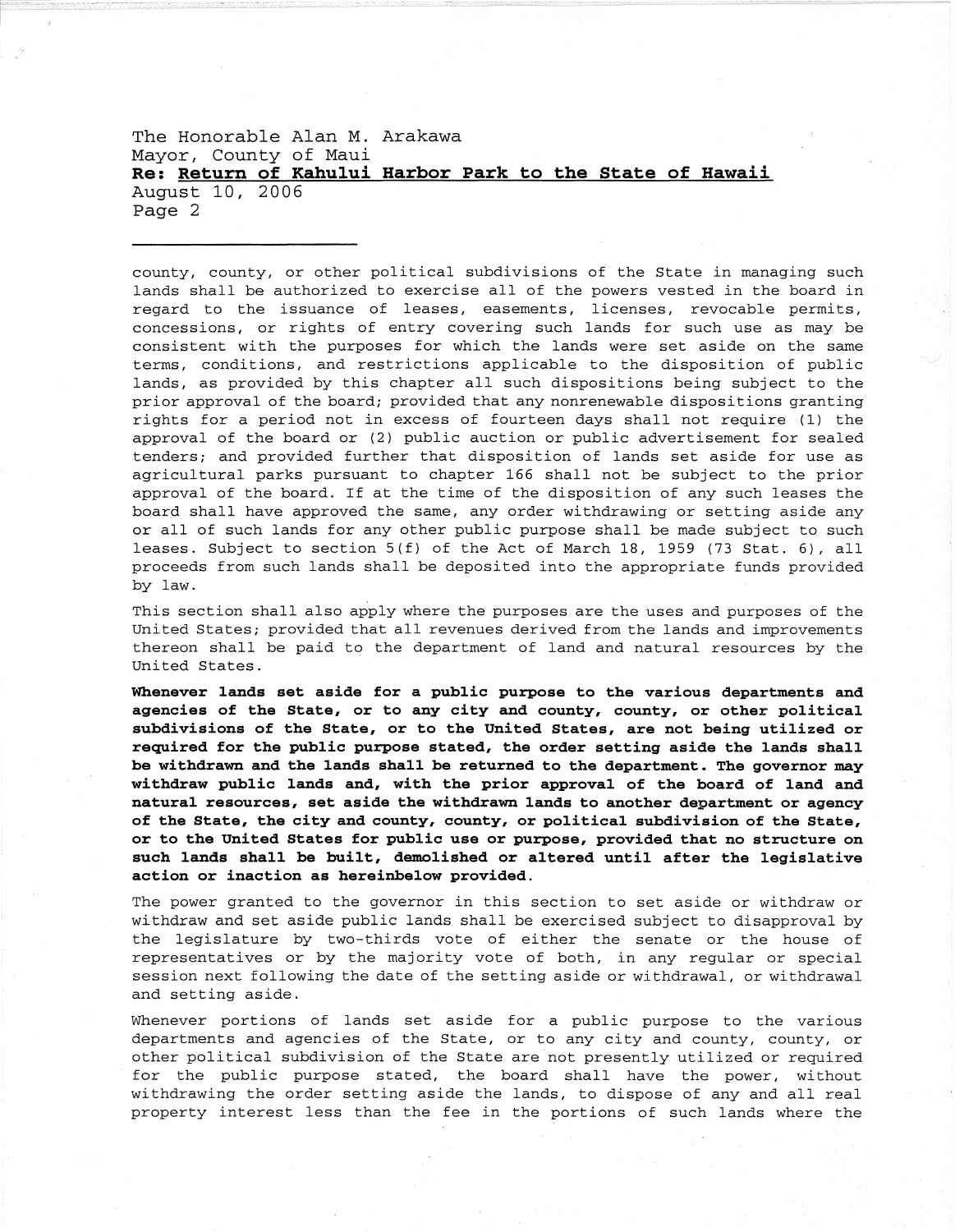The Honorable Alan M. Arakawa Mayor, County of Maui **Re: Return of Kahului Harbor Park to the State of Hawaii**  August 10, 2006 Page 3

Under Section 171-11, HRS, the governor may withdraw an executive order and provide for the return of public land (such as Kahului Harbor Park) to the Department of Land and Natural Resources. The land may then be set aside to another department or agency of the State for public use or purpose, subject to the prior approval of the Board of Land and Natural Resources and subject to the power of the State Legislature to disapprove a withdrawal and set aside by two-thirds vote of either the Senate or House of Representatives or by the majority vote of both.

We have informally discussed this procedure with Mr. Barry Fukunaga, Deputy Director of Harbors, Department of Transportation.

Please call me if you have any questions.

Very truly yours,  $\bigcap_{\Lambda} \bigcap_{\Lambda} \Lambda_{\Lambda}$  $\mathsf{D}$  $D$  $\notin$  $\psi$ uty Corporation Counsel

JDK: lkk Enclosure cc: Michele White, Legal Assistant S;\ALL\Advisory\JDK\Kahului Harbor Ltr.wpd

APPROVED FOR TRANSMITTAL:

 $1.460$  $\sim$ Corporation Counsel

disposition is for a use which is consistent or inconsistent with the purpose for which the land was set aside. All funds derived from disposition by the board shall be deposited in the general fund of the State or be paid to the appropriate account; provided that all such dispositions shall be with the prior written approval of the department, agency, city and county, county, or other political subdivisions of the State and the governor, and shall be undertaken in compliance with all other applicable sections of this chapter. (Emphasis added.)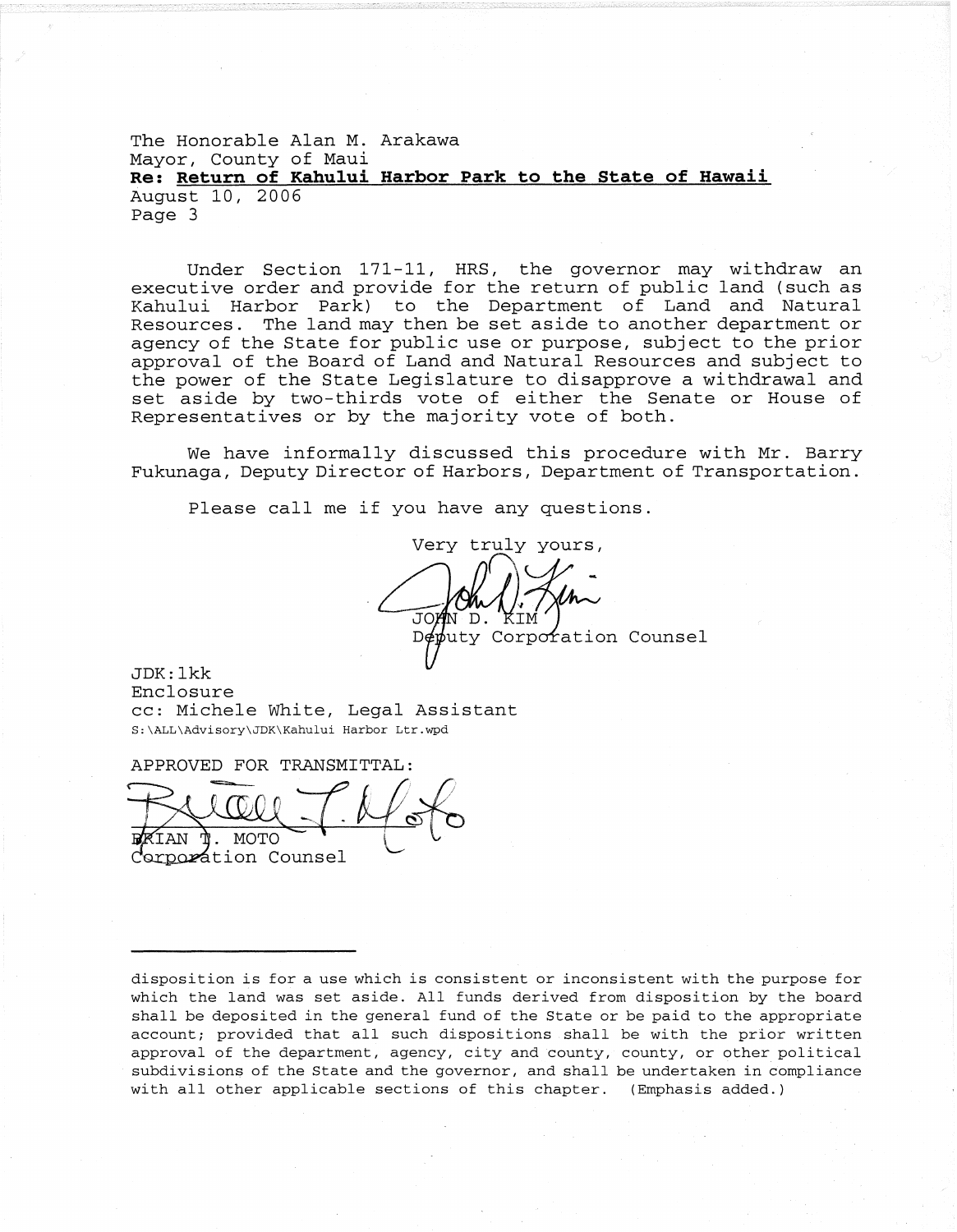ļ

 $\mathbf{r}$ 

ţ

 $\dot{\mathbf{5}}$ 

化离子反应 医分子裂面包 医马拉氏神宫 医原子法疗疗

计打印管理管理程序 的过去式

医阿米尔氏菌 计数据库

 $\frac{2}{3}$ 

## EXECUTIVE ORDER NO. 3064

PURPOSE:

Setting aside land for park<br>purposes (for Kahului Harbor Park)

|           | Control of: County of Maui      |  |  |
|-----------|---------------------------------|--|--|
| Date:     | June 27, 1981                   |  |  |
| Location: | Owa, Kahului, Wailuku, Maui, HI |  |  |
| .         | $-20.983$ acres                 |  |  |

Area:

J

ï

Î.

 $\mathbf{r}$ 

ATTRE AND NATURAL RESOURCES<br>DEPT. OF LAND AND MATURAL RESOURCES<br>DIVISION OF LAND MANAGEMENT<br>HONOLULU. HAWAI 9889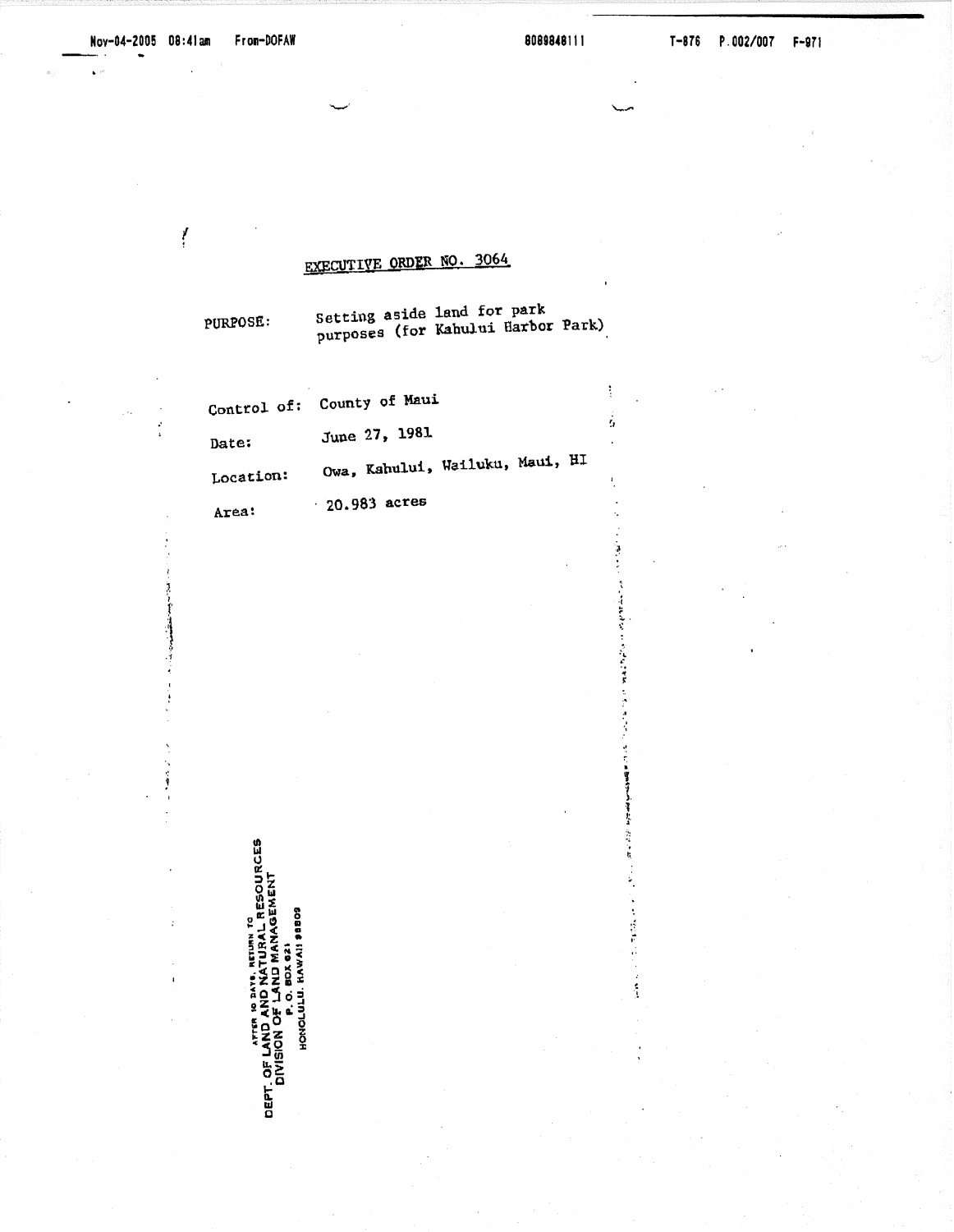$10 - 11 - 02$  $1:QBPM$ 

### 3064 Executive (Ørder No. ...

# Setting Aside Cand for Public Purposes

Bu this Executive (Order, I. the undersigned, Couernor of the State of Rawait, by virtue of the authority in me vested by Section 171-11, Hawaii Revised Statutes. and every other authority me hereunto enabling, do hereby order that the public land hereinafter described be, and the same is, hereby set aside for the folly ving public purposes:

FOR PARK PURPOSES, to be under the control and management of the County of Maui for the Kahului Harbor Park, situate at Owa, Kahului, Wailuku, Maui, Hawaii, containing an area of 20.983 acres, said land being more particularly described in Exhibit "A" and delineated on Exhibit "B", both of which are attached hereto and made a part hereof, said exhibits being respectively, a survey description and survey map prepared by the Survey Division, Department of Accounting and General Services, State of Hawaii, both being designated C.S.F. No. 18,040 and dated May 9, 1977.

SUBJECT to disapproval by the legislature by<br>two-thirds vote of either the Senate or the House of Representatives or by majority vote of both, in<br>any regular or special session next following the<br>date of this Executive Order.

> In Mitneas Bhereof, I have hereunto set my hand and caused the Great Seal of the State of Hawaii to be affixed. Done at the Gapitol at Honolulu this ..... 2. 143 rimi  $\ldots$ , Nineteen Hundred and  $\mathcal{F}/\mathcal{F}$

reyoh:

Governor of the State of Hawai-

Approved as to form:

thelun Huame Depyty Attorney General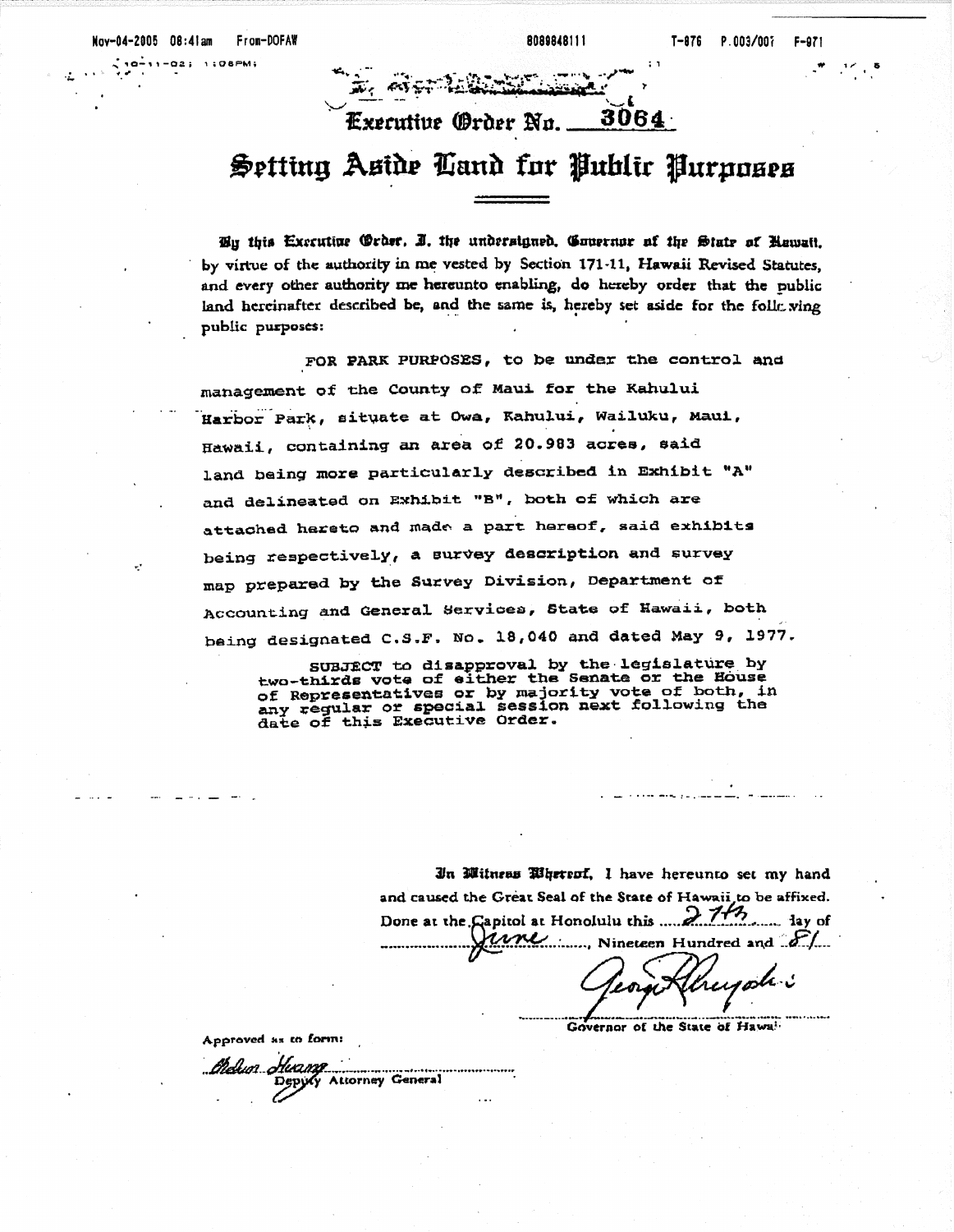#### Nov-04-2005 08:41am From-DOFAW

 $27,8$ 

 $510 - 11 - 02$ ;  $1100$  PM;  $\sim$  $\cdot$ 

c.s.f. No. 18.040



STATE OF HAWAII **SURVEY DIVISION** DEPT. OF ACCOUNTING AND GENERAL SERVICES **HONOLULU** 

May 9, 1977

### KARULUI HARBOR PARK

Owa, Kahului, Wailuku, Maui, Hawaii

#### Comprising the following lands:

- $(a)$ Portion of the filled area of Kahului Harbor.
- $(b)$ Portion of Royal Patent 1996, Land Commission Award 420 to Kuihelani, conveyed to the State<br>of Hawaii by Hawaiian Commercial Sugar Company, Limited by deed dated May 17, 1961 and recorded in Liber 4108, Page 1 (Land Office Deed S-18145).

Beginning at a pipe at the west corner of this parcel of land and on the east aids of Kahului Beach Road (Federal Aid Secondary Project No. 6-0340(1)), the coordinates of said point of beginning referred to Government Survey Triangulation Station "LUKE" being 6358.41 feet North and 5492.68 feet East, thence running by azimuths measured clockwise from True South:-

|    | $1.247°$ 00'               | 138.02 feet along the remainder of R.P. 1996.<br>L.C.Aw. 420 to Kuihelani to a pipe;                                                                                                      |
|----|----------------------------|-------------------------------------------------------------------------------------------------------------------------------------------------------------------------------------------|
|    | $2.157^{\circ}00^{\circ}$  | 30.00 feet along R.P. 1996, L.C.Aw. 420 to Kuinelani<br>to a pipe;                                                                                                                        |
|    | $3.247^{\circ} 00^{\circ}$ | 1460.13 feet along top of edge of reverment to a<br>$" +"$ on rock:                                                                                                                       |
|    | $4. 337$ * $00'$           | 112.67 feet along the remainder of the filled area.<br>to a $" +"$ on rock;                                                                                                               |
| 5. | $26^{\circ}$ $36^{\circ}$  | 927.69 feet along top edga of revetment to a "+"<br>on rock;                                                                                                                              |
| 6. |                            | Thence along top edge of revetment on a curve to the right with a<br>radius of 500.00 feet, the chord<br>azimuth and distance being:<br>45"35"<br>$325.29$ feat to<br>a pipe in concrete; |
| 7. | $64^{\circ}$ $34'$         | 194.29 foot along top edge of revetment to a "+"<br>on rock;                                                                                                                              |

 $-1-$ 

**EXHIBIT MALL**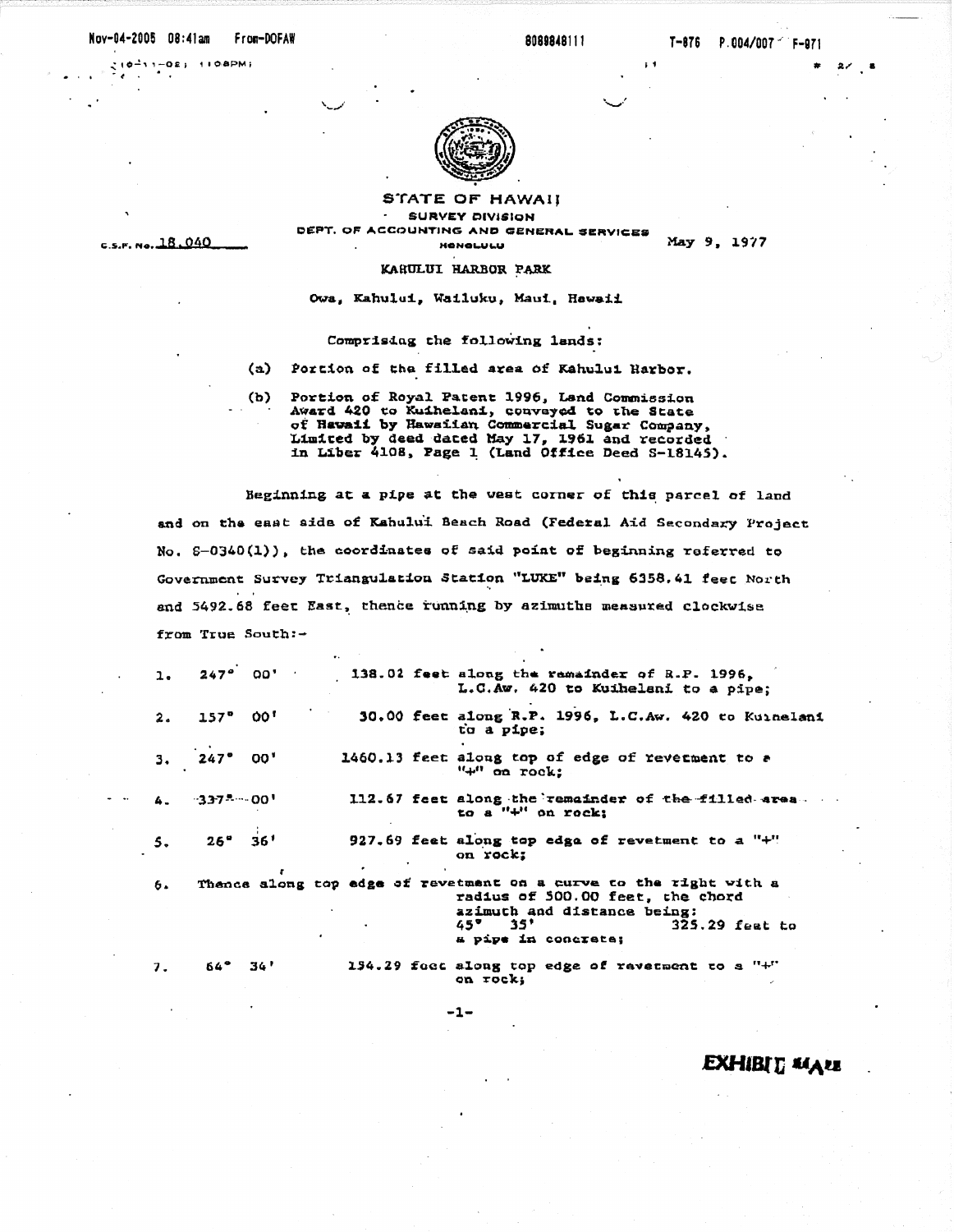Nov-04-2005 08:41am From-DOFAW

 $10 - 11 - 02$ ;  $1000 - 01$ ;

 $\sim 10^{-10}$ 

 $C.S.F.M.o.$ 

8089848111

 $4/8$ 

 $\ddot{\phantom{a}}$ 

18,040 May 9, 1977  $\mathbf{v}$ 160.00 feat along Boat Launching Site; 8.  $156^{\circ}$  $57'$  $30<sup>11</sup>$  $9.$ 106°  $03'$ 145.76 feet along Boat Launching Site:  $66°$  $57'$ 300.00 feet along Boat Launching Sits; 10. Thence along the east side of Kahului Beach Road, on a curve to the 11. right with a radius of 5669.58 feet, the chord azimuth and distance being:<br>152° 05' 04" 20.01 feet:  $20.01$  fact: Thence along the east side of Kahului Beach Road still on a curve  $12$ to the right with a radius of 5669.58 feet, the chord azimuth and distance being:<br>152° 29' 20" 60.03 feet:

Thence along the east side of Kahului Beach Road still on a curve  $13.$ to the right with a radius of 5669.58 feet, the chord azimuth and distance being:<br> $155^\circ$   $12'$ 32" 478.13 faat to the point of beginning and coataining an AREA OF 20.983 ACRES.

Access shall not be permitted into and from Kahului Beach Road. Federal Aid Secondary Project No. 5-0340(1), over and across Courses 11 and 13 of the above-described Kahului Harbor Park.

Subject, however, to the following:

(a) An easement (30 feet wide) for ingress, egress and maintenance purposes, said easement being more particularly described as follows:

Beginning at a pipe at the northwest corner of this easement, the coordinates of said point of beginning referred to Government Survey Triangulation Station "LUKE" being 6439.95 feet North and 5608.00 feet East, thence running by azimuths measured clockwise from True South :-

|                | $1.277^{\circ}00'$        |       | $50.00$ feet;   |                                                                                    |
|----------------|---------------------------|-------|-----------------|------------------------------------------------------------------------------------|
|                | $2.247^{\circ}00^{\circ}$ |       | $1416.83$ feet; |                                                                                    |
| 3.             | 337° 00'                  |       |                 | 30.00 feet along filled land;                                                      |
| 4.             | 67* 00'                   |       | 1424.87 feet;   |                                                                                    |
| 5 <sub>n</sub> | 97° 00'                   |       |                 | $50.00$ feet;                                                                      |
| 6.             | $247^{\circ}$             | - 00' |                 | 8.04 feet along the remainder of R.P. 1996,<br>L.C.Aw. 420 to Kuihalani to a pipe; |

 $-2-$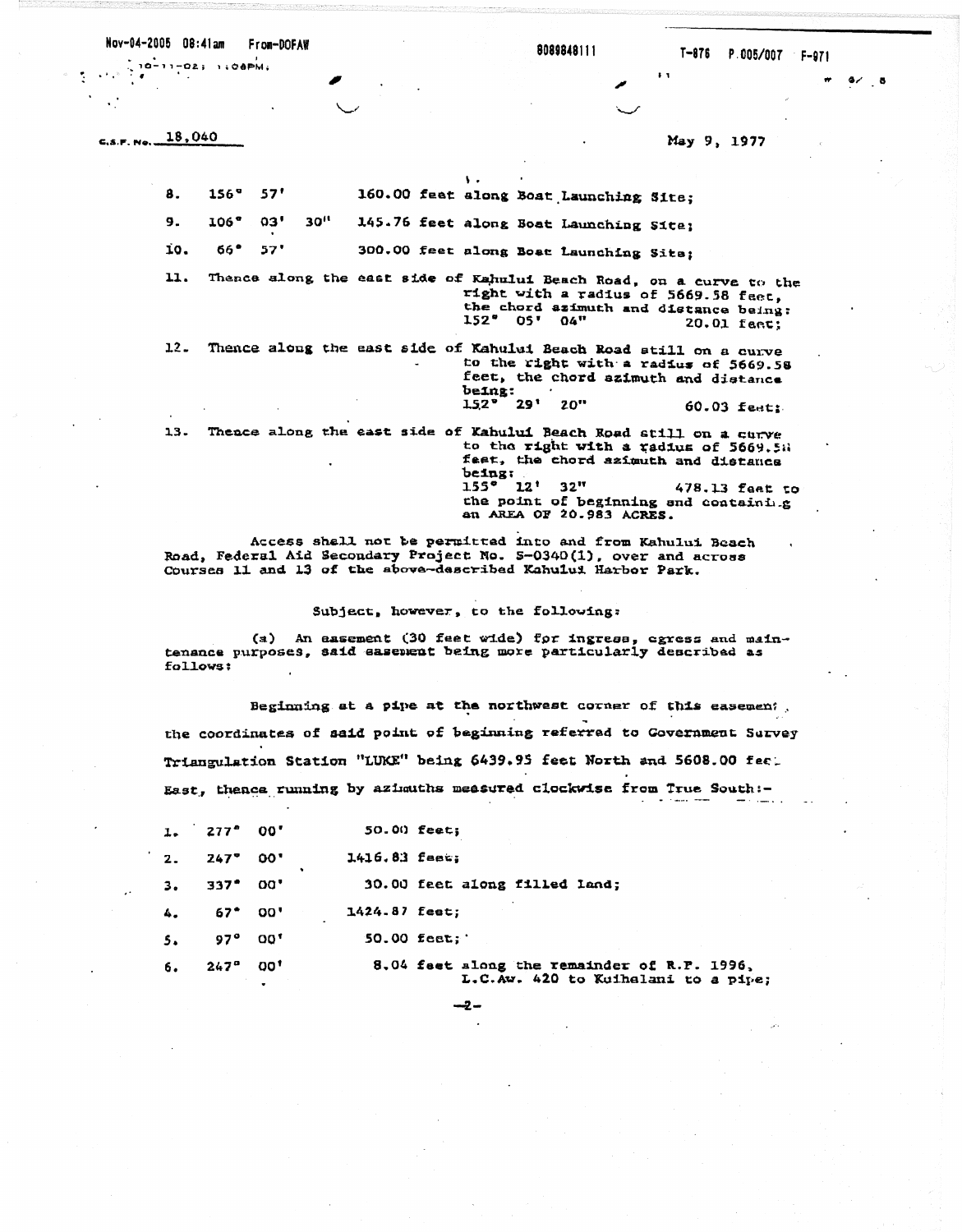Nov-04-2005 08:41am From-DOFAW

8089848111

10-11-02; 1:08FM;

 $c.s.r.$  No.  $18.040$ 

May 9, 19/7

 $\ddot{\phantom{1}}$ 

 $\overline{7}$ . 157° 00' 30.00 feet along R.P. 1996, L.C.Aw. 420 to Kuihelani to the point of beginning and containing an AREA OF 44,009 SQUARE FEET.

(b) A work and storage area described as follows:

Beginning at a "+" on rock at the northeast corner of this easement, being also the northeast corner of Kahului Harbor Park, the coordinates of said point of beginning referred to Covernment Survey Triangulation Station "LUKE" being 7010.47 feet North and 6952.06 feet East, thence running by azimuths measured clockwise from True South:-

| 1. 337° 00'         | 112.67 feet along the remainder of filled area to<br>$" +"$ on rock:                                           |
|---------------------|----------------------------------------------------------------------------------------------------------------|
| $2. 26^{\circ} 36'$ | 656.57 feet along top edge of revetment;                                                                       |
| $3.157^{\circ}00'$  | $538.23$ feet;                                                                                                 |
| 4. 247° 00'         | 500.00 feet along top edge of revetment to the<br>point of beginning and containing an<br>AREA OF 3.736 ACRES. |

SURVEY DIVISION DEPARTMENT OF ACCOUNTING AND GENERAL SERVICES STATE OF HAWAIT

sta I  $B<sub>v</sub>$ es Chrystal, /Jr. Land Surveyor  $fb_{1}$ 

Compiled from Kahului Harbor Park map by Dept. Public Works, County of Maui and Govt. Survey Records.

 $-3-$